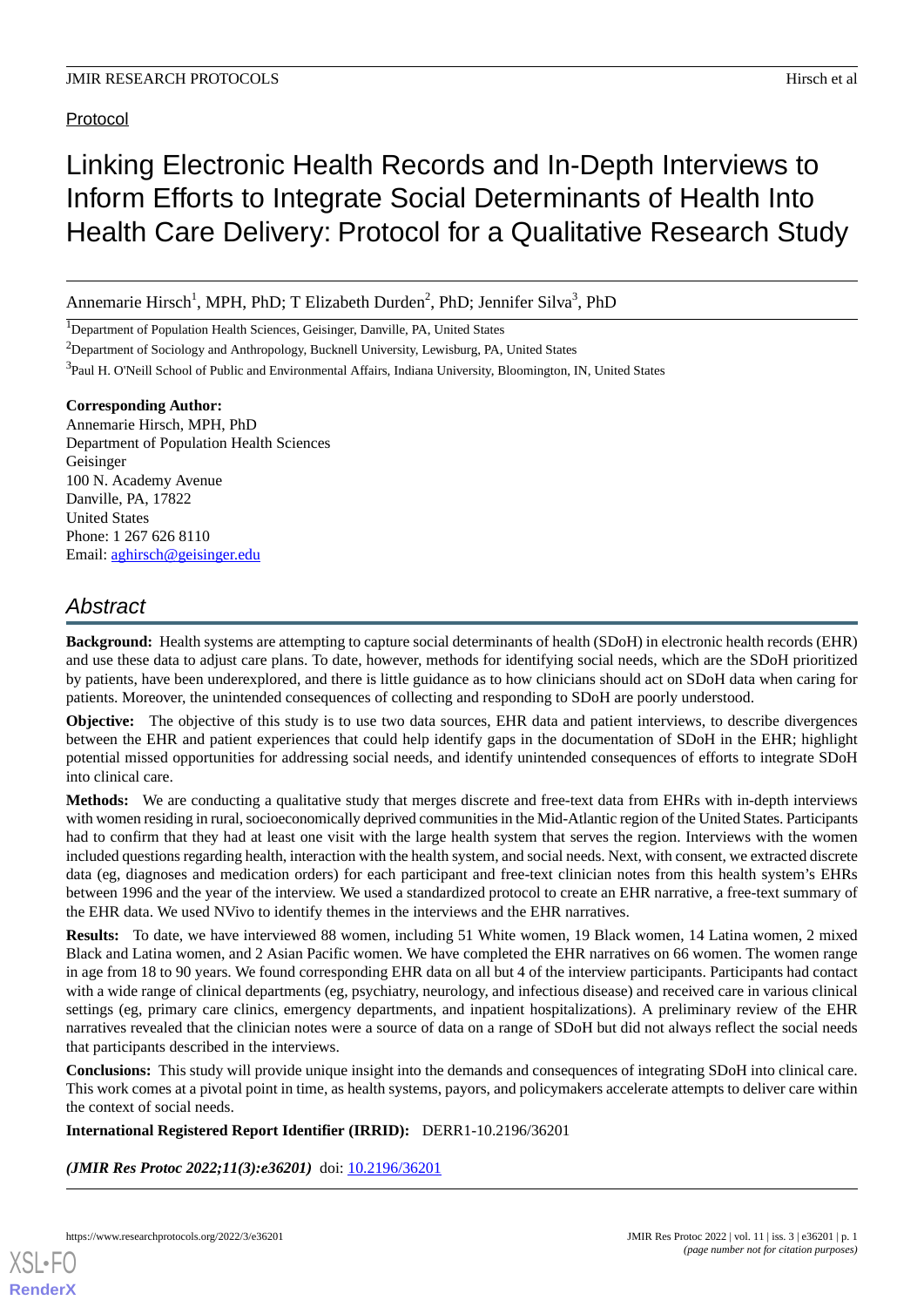# **KEYWORDS**

electronic health records; social determinants of health; poverty; rural; qualitative; health system

# *Introduction*

Health systems are under increasing pressure to assess and act on social determinants of health (SDoH), with widespread support from professional organizations including the American Academy of Pediatrics, the American Academy of Family Physicians, and the American Medical Association. In 2014, the Institute of Medicine (currently the National Academy of Medicine) recommended the documentation of core measures of social and behavioral domains in electronic health records (EHRs), including education, financial resource strain, and stress [[1\]](#page-4-0). More recently, the National Academies of Sciences, Engineering, and Medicine (NASEM) presented guidance for how clinicians and health systems should use SDoH data when managing patients [[2\]](#page-4-1). These calls to action have prompted health systems to accelerate efforts to integrate SDoH into care delivery. It is imperative that these efforts are informed by the voice of key stakeholders, including clinicians documenting in the EHR and the patients receiving care.

Data on SDoH are entered into EHR systems through multiple pathways, but data are not routinely or systematically collected [[3\]](#page-4-2). Medical vocabularies, including International Classification of Disease (ICD) codes and Logical Observation Identifiers, Names and Codes capture SDoH (eg, ICD-10 code Z55.0: problems related to education and literacy), but the codes are not comprehensive, and they are underused [\[4](#page-4-3),[5\]](#page-4-4). Medicare reported that the ICD codes used to capture SDoH were used for only 1.6% of Medicare beneficiaries in 2019 [\[6](#page-4-5)]. EHR vendors are working with health systems to develop patient-reported tools to improve the capture of SDoH in structured fields, but there is little standardization regarding what data to collect [\[7](#page-5-0)]. Clinician notes, while more challenging to access and use than discrete EHR data, have recently emerged as a potentially important source of SDoH data [\[7](#page-5-0),[8\]](#page-5-1), but this data source remains relatively underexplored.

Potentially more challenging than capturing SDoH is the ability to identify the social needs and chronic stresses that patients prioritize. As described by Alderwick and Gottlieb [[9](#page-5-2)], while screening tools can reveal multiple SDoH, such as food and housing instability, a patient may perceive that her most pressing social need is to escape from a violent partner. Thus, it is not sufficient for health systems to only collect SDoH data; they must also adequately capture the patient's perspective on these data [\[10](#page-5-3)].

In addition to identifying social needs, the NASEM report called for health systems to respond to social needs through adjustment (altering clinical care to accommodate identified social barriers), assistance (providing support in connecting patients with relevant social care resources), alignment (activities to work with existing social care assets in the community), and advocacy [[2\]](#page-4-1). Health systems have already started implementing these activities, but research regarding the impact of these activities on health outcomes is limited. Importantly, the unintended consequences of these activities, including the potential for

perpetuating bias and further marginalizing vulnerable populations, are poorly understood [[2](#page-4-1)[,11](#page-5-4),[12\]](#page-5-5). EHR data, particularly clinician notes, maybe a rich source of secondary data that provides some important insight into how clinicians are currently responding to social needs and the consequences of their responses.

This paper describes the protocol for a qualitative research study that merges discrete and free-text data from EHRs with in-depth interviews from among women living in rural and socioeconomically deprived communities in the Mid-Atlantic region of the United States. The objective of this study is to describe discrepancies between the medical record and patient narratives that could help identify gaps in documenting SDoH in the EHR, highlight potential missed opportunities for addressing social needs, and observe unintended negative consequences of documenting or responding to SDoH. This study leverages multiple perspectives to provide unique insight into the demands and consequences of integrating SDoH into clinical care.

# *Methods*

### **Overview**

This study is being conducted by an interdisciplinary team across three institutions, a health system (here forward referred to as Central Health), Bucknell University, and Indiana University. It is an ongoing qualitative study that combines EHR data from the health system with in-depth interviews of patients recruited by the university research teams. This study was approved by the institutional review boards (IRB) of all participating institutions (Bucknell University IRB approval number: 1920-123; Geisinger IRB approval number: 2017-0440).

#### **Study Participants and Recruitment**

To be eligible for this study, individuals had to have received care, per self-report, from Central Health and therefore have a Central Health EHR. Participants also had to be self-identified women over the age of 18 years with less than a four-year college degree. We used stratified sampling to recruit both White women and women of color, including women who self-identified as Black, Latina, and Asian Pacific. We recruited women residing in counties in the Mid-Atlantic region of the United States that are ranked among the lowest in health indicators, including poor physical and mental health days, as well as teen births, preventable hospital stays, and incidences of violent crimes and injury deaths [[13\]](#page-5-6). We first recruited respondents through convenience sampling, visiting venues such as laundromats, bars and gaming rooms, public libraries, grocery stores, bus stops, dollar stores, public community events, churches, and job training workshops. We then employed snowball sampling, asking for each participant to recommend one to two people who might also participate in the study.

#### **In-Depth Interviews**

We conducted one-on-one interviews in-person until we needed to shift to remote interviewing, via video conferencing, due to

 $XS$ -FO **[RenderX](http://www.renderx.com/)**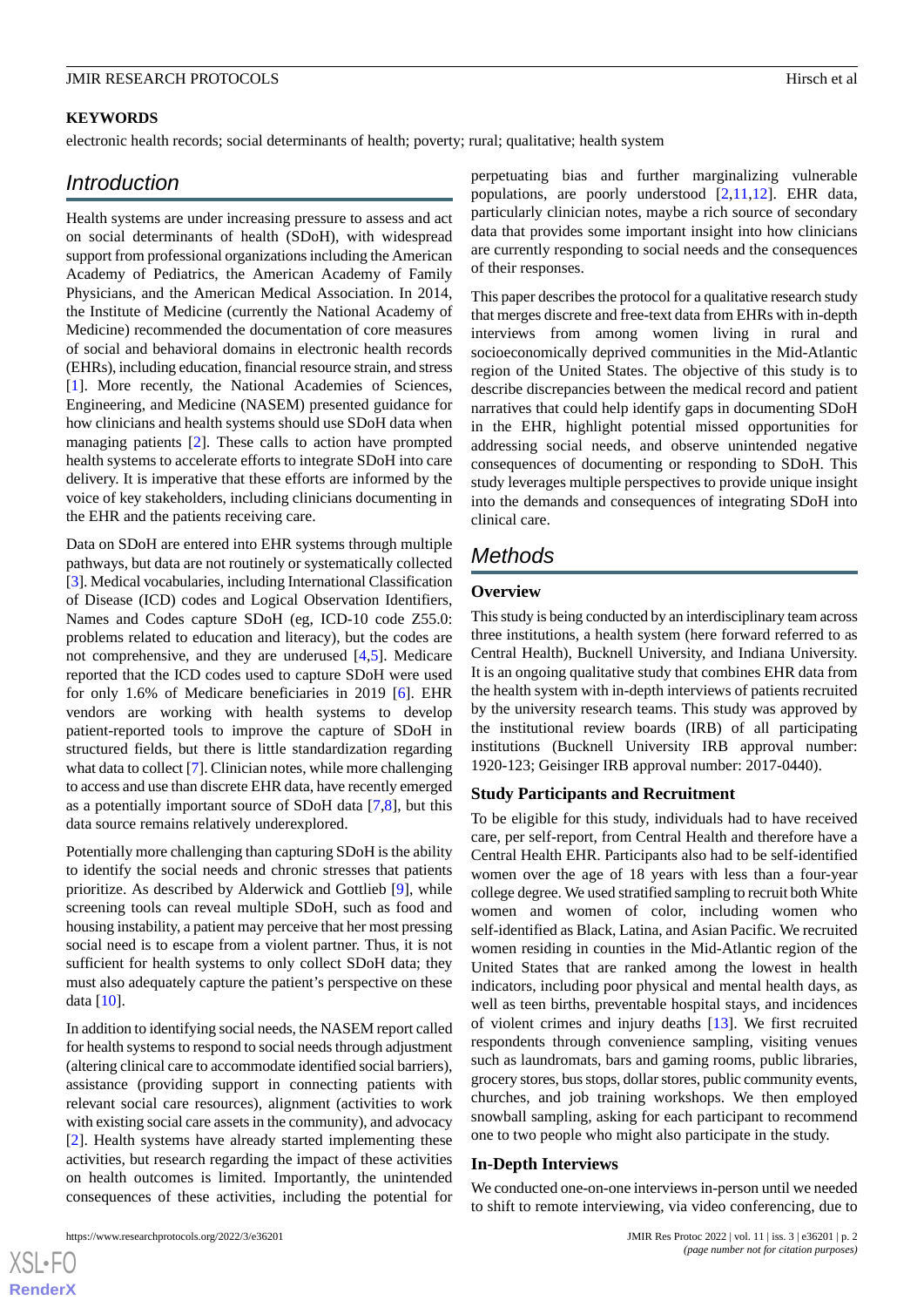the COVID-19 pandemic. The interviews probed women about their past and current medical issues; their interaction with Central Health; their mental health; their understanding of required treatment and barriers to compliance; their experiences of stress, violence, discrimination, and economic deprivation; their families, children, and social support systems; and their sense of self-efficacy, trust, and the future. The interview allowed for participants to share their perspectives in their own words, rather than through a standard survey format. The authors conducted about two-thirds of the interviews, with trained student research assistants completing the remaining ones. We compensated interviewees for their time with \$50 in cash at the completion of the interview. Interviews were recorded with the permission of the participant and fully transcribed by a professional firm.

# **Electronic Health Record Data**

Central Health is a single, large, integrated health system serving a mix of rural and urban communities, including communities designated as Medically Underserved Areas [[14\]](#page-5-7). The health system facilities include multiple inpatient hospitals and more than 125 primary and specialty clinic sites. The system uses Epic EHR software modules, including ambulatory, inpatient, surgery, emergency department, e-prescribing, computerized physician order entry, registration, and scheduling.

<span id="page-2-0"></span>We extracted a set of discrete and free-text clinician notes on all consenting interview participants, matching participants to their record based on first name, last name, and date of birth ([Textbox 1\)](#page-2-0). We included participant data for any contact with the health system between 1996 and the year of the completed interview (between 2017-2021). Using these data, the health

system research team created an EHR narrative, a free-text summary of the health of the participants and their interactions with the health system. We developed these narratives using a three-phase approach implemented by trained research assistants. First, the research assistant wrote a summary of the participant's health and contact with the health system in consecutive order, going from the first health system contact to the last, using only information from the discrete data fields. Next, the team members enriched this summary of discrete data with direct quotes from clinician notes. Research assistants included notes if the text addressed an SDoH (eg, occupation, education, marital status, history of trauma, transportation challenges, etc) or if the notes clarified discrete data (eg, a patient who did not fill prescriptions because of lack of insurance coverage). Notes were enclosed in quotation marks or highlighted to distinguish them from information obtained from discrete EHR data. The team was trained to be over-inclusive of potential SDoH, including any reference to life circumstances beyond health conditions and health care.

Finally, the research assistant revised the summary so that, rather than being purely consecutive, chronic conditions (eg, chronic pain and mental health) that were managed over time were described in their own separate sections, enabling readers to obtain the breadth, depth, and longevity of these chronic issues. In a pilot study of this methodology, the principal investigator and each research assistant completed narratives for the same five patients and refined training and instructions to ensure a consistent approach to the narratives. The principal investigator at the health system provided a second review of all final narratives to ensure completeness and to confirm that no personal identifiers were included.

**Textbox 1.** Electronic health record data extracted for all interview participants.

**Sociodemographic factors:** date of birth, race, ethnicity, health insurance **Health behaviors:** smoking history, alcohol history, illicit drug history, sexual history **Diagnoses:** diagnoses associated with clinical encounters, dates of diagnoses **Medication:** medication orders (name, pharmacy class, dosage, indications), dates of medication orders **Utilization:** dates of inpatient, outpatient, emergency department encounters, and telemedicine **Free-text notes:** telephone encounters, health system letters, encounter notes, after-visit summary

## **Analysis**

[XSL](http://www.w3.org/Style/XSL)•FO **[RenderX](http://www.renderx.com/)**

Central Health and the universities developed a data-sharing protocol to facilitate the merging of the interview and EHR data with minimal risk to participant confidentiality. Under the authors' guidance, two trained members of the research team coded each interview and EHR narrative using the qualitative software NVivo. We employed an approach called "flexible coding," which consisted of reading and rereading the interview transcripts line by line and slowly building connections across the different sources of data  $[15]$  $[15]$ . We entered the coding process with a list of codes, or "nodes," that we anticipated based on our review of the literature, but our list quickly expanded to include nodes that the participants, either directly or indirectly, emphasized as salient features and events in their social contexts, daily routines, and health care experiences, leading to approximately 200 nodes. We then used NVivo to systematically

analyze relationships between nodes as well as frequencies of occurrences in the data. During this process, the second and third authors, with a team of trained students, created two to three-page narrative summaries, with direct quotes, of each participant's life history from their interview transcript, providing quick "snapshots" of cases for our reference.

At the same time, we did a close reading and mapping of observations in the EHR, notes, and interviews across three major categories: SDoH; stories of "health" and health care utilization/experiences; and interactions between the patient and the clinician. We first documented the similarities and differences between the EHR and patient narrative within each participant's case, and then compared across cases to refine our concepts, specifying the conditions and contexts that seemed to explain differences across cases, and repeating this process until we had identified a working set of social processes [\[16](#page-5-9)].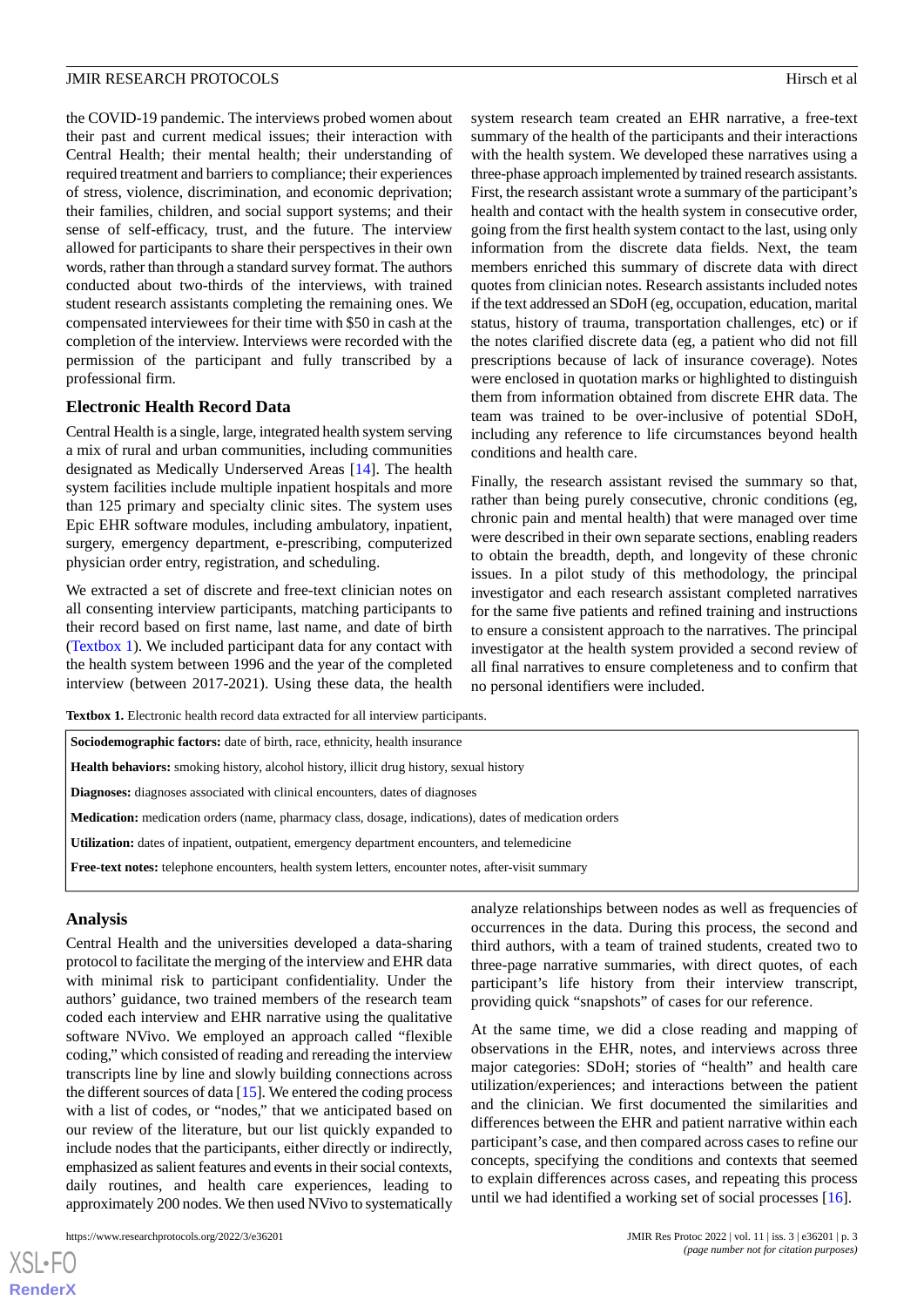# *Results*

To date, we have interviewed 88 women, including 51 White, 19 Black, 14 Latina, 2 mixed Black and Latina, and 2 Asian Pacific Islanders. We have extracted the EHR data on all participants with available EHR data and completed the EHR narratives on 66 women. The women ranged in age from 18 to 90 years. We found corresponding EHR data on all but 4 of the interview participants. Participants had contact with a wide range of clinical departments, including family practice, obstetrics and gynecology, specialty care (eg, psychiatry, otolaryngology, infection disease, neurology, endocrinology, cardiology, nutrition services, and ophthalmology), surgery (eg, vascular, general), and emergency medicine. Clinical visits occurred at the main campus of the health system, as well as community practice sites and smaller affiliated hospitals. Free-text notes were documented by different clinician types, including physicians, nurses, and social workers.

A preliminary review of the paired interviews and EHR narratives revealed that the clinician notes were a source of data on a range of SDoH ([Textbox 2](#page-3-0)). Clinicians documented topics such as education and occupational history, transportation challenges, financial burdens, social isolation, issues with insurance, and childhood trauma. The notes also include data on how clinicians responded to social risk factors, including transportation issues and financial strain ([Textbox 2\)](#page-3-0). However, the notes did not always comprehensively capture the social needs of patients, as reflected in the misalignment of the social needs documented in the notes and the social needs described by patients during the interviews ([Multimedia Appendix 1\)](#page-4-6). Some interviewees reported that they withheld information from their clinicians out of fear or shame. Other interviewees attested to sharing information with their clinicians but felt that their clinicians did not take them seriously, resulting in perceptions of misdiagnosis and breakdowns in communications.

<span id="page-3-0"></span>**Textbox 2.** Selected quotes from electronic health record notes regarding social determinants of health.

#### **Financial strain:**

- "Patient does not have inhalers at home. Does not particularly like and also cost is an issue."
- "Does not feel it (antidepressant) would help her as a lot of her mood changes are due to financial situation."
- "Has financial burdens due to having to take care of the grandchildren and feed them for years."

#### **Insurance:**

- "…she stopped getting them (mammograms) anymore because her insurance stopped paying."
- "Due to transportation difficulties and lack of insurance, she only attended two prenatal appointments."
- "During one of the visits this year, *the patient* noted that she had been doing well on Lipitor years ago for cholesterol but had to go off of it due to a change in her insurance. She requested to go back to Lipitor now that she had better health insurance."

#### **Family trauma:**

- "Sexually abused by uncle as child and 'gang raped' at age 14."
- "C/o ongoing depression… Worsening over the past year. Feels it started seven years ago after her child of 1 month and 20 days old died from SIDS. Also grew up in foster care and suffered physical and emotional abuse."
- "Conflict in the home between mom and dad has increased significantly, with *patient* witnessing most of it. On occasion, she has gotten between mom and dad. Mom concerned about impact on *patient*."
- "During this evaluation, it was revealed that *the patient's* first husband had verbally and physically abused her prior to their divorce in 2003. As of 2012, *the patient* is married and lives with her husband and 2 children. Her husband also suffers from chronic pain, and her husband's brother, who suffers from alcohol abuse, lives with them."

#### **Clinician response to social risk factors:**

- "Pt… planning to apply for food stamps. Enrolled in WIC. Provided contact info for local pregnancy support programs and childcare subsidy program. Pt declined referral to Nurse/Family Partnership program."
- "I talked with *patient* about transferring her to a more long-term, supportive therapist in her community. It has been difficult for her to attend regular appointments d/t to the distance."
- "Has necessary baby supplies, except care seat, discuss rental from L+D unit."

# *Discussion*

[XSL](http://www.w3.org/Style/XSL)•FO **[RenderX](http://www.renderx.com/)**

## **Principal Findings**

This is an innovative study that brings together two data sources, EHR data and patient voices, to help inform the integration of SDoH into health care delivery. Examining how these two data sources converge and diverge, we will identify successes as well as missed opportunities for capturing and addressing social needs and gain insight into the unintended consequences of these efforts. The goal of this study is to provide guidance to health systems as to how to collect and respond to SDoH.

The participants in the study are women with less than a college education, living in rural communities with high levels of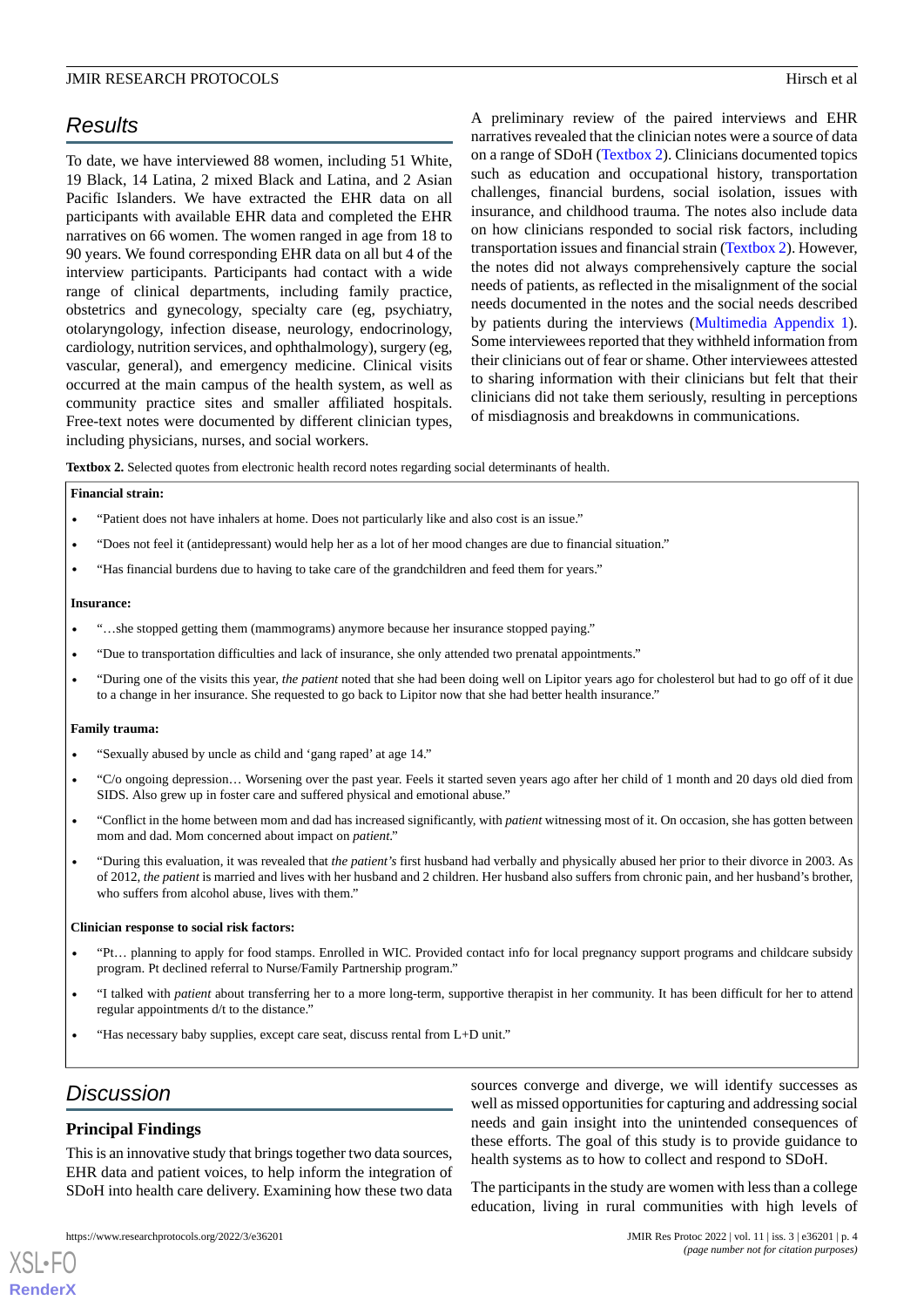community socioeconomic deprivation. We designed the study so that close to half of the sample was Black, Latina, or both Black and Latina. We selected a study population with these characteristics as this population suffers from a lack of health equity and is thus most likely to benefit from better integration of SDoH into medical care. Individuals living in rural communities, for example, are at an increased risk of death from five leading causes (heart disease, cancer, unintentional injury, chronic lower respiratory disease, and stroke) compared to their urban counterparts [[17\]](#page-5-10). Among a large list of disparities for those marginalized racially and economically, life expectancy is shorter among Black individuals compared to White as well as residents of low-income communities compared to high-income communities [[18\]](#page-5-11); infant mortality rates are higher in Black mothers compared to White mothers and among mothers with a high school education compared to those with a college degree; pregnancy-related mortality ratios are higher among Black women compared to White women [\[19](#page-5-12)]. This study provides a voice for individuals most likely to experience social barriers to good health. By enrolling White, Black, Latina, and Asia Pacific women, we are also primed to evaluate differences in health system interactions by race and ethnicity.

This study has multiple strengths. First, the study integrates two perspectives through the analysis of EHR data and patient experiences. Second, the study uses more than 25 years of EHR data, enabling the study team to examine social risk factors across the lifespan in a subset of women. Finally, we have developed a novel approach to analyzing EHR data through the development of an EHR narrative based on discrete and free-text data for qualitative analysis. The use of EHR data from a single health system may be a limitation of this study. However, the health system employs more than 1000 physicians and more than 900 advanced practitioners; therefore, the EHR data used in this study is from a range of clinicians in a variety of clinical settings. Our inability to describe the sociodemographic characteristics of the clinicians is a further limitation, given the growing body of literature on the importance of physicians' characteristics to patients' health experiences [[20,](#page-5-13)[21](#page-5-14)].

# **Conclusions**

As health systems accelerate attempts to integrate SDoH into the EHR and health care decisions, it is essential that these efforts are informed by the experiences of the patients receiving care, particularly the most vulnerable patients. This study will provide unique insight into the needs and consequences of integrating SDoH into clinical care. This work comes at a pivotal point in time, as health systems, payors, and policymakers accelerate attempts to deliver care within the context of social needs.

# **Acknowledgments**

This research was funded by the Russell Sage Foundation.

# <span id="page-4-6"></span>**Conflicts of Interest**

None declared.

# **Multimedia Appendix 1**

Sample electronic health record and interview narratives. [[DOCX File , 20 KB](https://jmir.org/api/download?alt_name=resprot_v11i3e36201_app1.docx&filename=7203c547a995cbf7d9048ce92c7ba84c.docx)-[Multimedia Appendix 1\]](https://jmir.org/api/download?alt_name=resprot_v11i3e36201_app1.docx&filename=7203c547a995cbf7d9048ce92c7ba84c.docx)

# **Multimedia Appendix 2**

<span id="page-4-1"></span><span id="page-4-0"></span>Peer-review report by the Russell Sage Foundation. [[PDF File \(Adobe PDF File\), 64 KB](https://jmir.org/api/download?alt_name=resprot_v11i3e36201_app2.pdf&filename=d0a4346214c6b28b2274717e7085e90c.pdf)-[Multimedia Appendix 2\]](https://jmir.org/api/download?alt_name=resprot_v11i3e36201_app2.pdf&filename=d0a4346214c6b28b2274717e7085e90c.pdf)

# <span id="page-4-2"></span>**References**

- <span id="page-4-3"></span>1. Capturing Social and Behavioral Domains and Measures in Electronic Health Records. Washington DC: National Academies Press; Jan 08, 2015.
- 2. National AOS, Engineering, Medicine 2. Integrating Social Care into the Delivery of Health Care: Moving Upstream to Improve the Nation's Health. Washington DC: National Academies Press; Jan 08, 2015.
- <span id="page-4-4"></span>3. Pantell M, Adler-Milstein J, Wang M, Prather A, Adler N, Gottlieb L. A call for social informatics. J Am Med Inform Assoc 2020 Nov 01;27(11):1798-1801 [[FREE Full text](http://europepmc.org/abstract/MED/33202020)] [doi: [10.1093/jamia/ocaa175](http://dx.doi.org/10.1093/jamia/ocaa175)] [Medline: [33202020\]](http://www.ncbi.nlm.nih.gov/entrez/query.fcgi?cmd=Retrieve&db=PubMed&list_uids=33202020&dopt=Abstract)
- <span id="page-4-5"></span>4. Arons A, DeSilvey S, Fichtenberg C, Gottlieb L. Documenting social determinants of health-related clinical activities using standardized medical vocabularies. JAMIA Open 2019 Apr;2(1):81-88 [\[FREE Full text](http://europepmc.org/abstract/MED/31984347)] [doi: [10.1093/jamiaopen/ooy051](http://dx.doi.org/10.1093/jamiaopen/ooy051)] [Medline: [31984347](http://www.ncbi.nlm.nih.gov/entrez/query.fcgi?cmd=Retrieve&db=PubMed&list_uids=31984347&dopt=Abstract)]
- 5. Truong HP, Luke AA, Hammond G, Wadhera RK, Reidhead M, Joynt Maddox KE. Utilization of Social Determinants of Health ICD-10 Z-Codes Among Hospitalized Patients in the United States, 2016-2017. Med Care 2020 Dec;58(12):1037-1043 [[FREE Full text](http://europepmc.org/abstract/MED/32925453)] [doi: [10.1097/MLR.0000000000001418\]](http://dx.doi.org/10.1097/MLR.0000000000001418) [Medline: [32925453\]](http://www.ncbi.nlm.nih.gov/entrez/query.fcgi?cmd=Retrieve&db=PubMed&list_uids=32925453&dopt=Abstract)
- 6. American Hospital Association. Medicare releases data on Z code use to document social determinants of health. 2021 Oct 07. URL: [https://www.aha.org/news/headline/](https://www.aha.org/news/headline/2021-10-07-medicare-releases-data-z-code-use-document-social-determinants-health)

[2021-10-07-medicare-releases-data-z-code-use-document-social-determinants-health](https://www.aha.org/news/headline/2021-10-07-medicare-releases-data-z-code-use-document-social-determinants-health) [accessed 2020-09-01]

[XSL](http://www.w3.org/Style/XSL)•FO **[RenderX](http://www.renderx.com/)**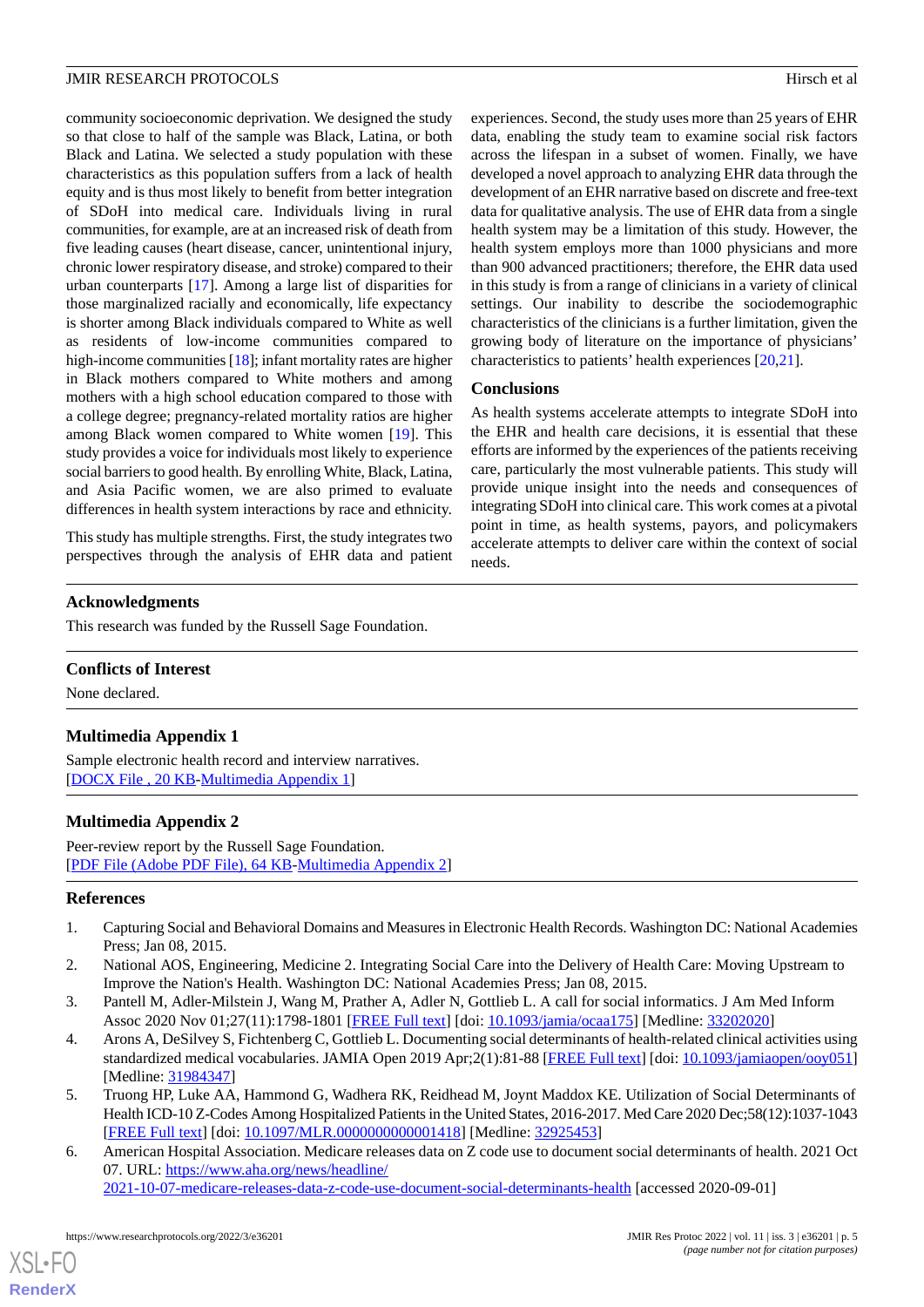- <span id="page-5-0"></span>7. Hatef E, Rouhizadeh M, Tia I, Lasser E, Hill-Briggs F, Marsteller J, et al. Assessing the Availability of Data on Social and Behavioral Determinants in Structured and Unstructured Electronic Health Records: A Retrospective Analysis of a Multilevel Health Care System. JMIR Med Inform 2019 Aug 02;7(3):e13802 [[FREE Full text](https://medinform.jmir.org/2019/3/e13802/)] [doi: [10.2196/13802\]](http://dx.doi.org/10.2196/13802) [Medline: [31376277](http://www.ncbi.nlm.nih.gov/entrez/query.fcgi?cmd=Retrieve&db=PubMed&list_uids=31376277&dopt=Abstract)]
- <span id="page-5-1"></span>8. Zhu V, Lenert L, Bunnell B, Obeid J, Jefferson M, Halbert C. Automatically identifying social isolation from clinical narratives for patients with prostate cancer. BMC Medical Informatics and Decision Making 2019:43 [[FREE Full text](https://doi.org/10.1186/s12911-019-0795-y)] [doi: [10.1186/s12911-019-0795-y](http://dx.doi.org/10.1186/s12911-019-0795-y)]
- <span id="page-5-3"></span><span id="page-5-2"></span>9. Alderwick H, Gottlieb LM. Meanings and Misunderstandings: A Social Determinants of Health Lexicon for Health Care Systems. Milbank Q 2019 Jun;97(2):407-419 [[FREE Full text](http://europepmc.org/abstract/MED/31069864)] [doi: [10.1111/1468-0009.12390\]](http://dx.doi.org/10.1111/1468-0009.12390) [Medline: [31069864](http://www.ncbi.nlm.nih.gov/entrez/query.fcgi?cmd=Retrieve&db=PubMed&list_uids=31069864&dopt=Abstract)]
- <span id="page-5-4"></span>10. Reverby SM. Listening to narratives from the Tuskegee syphilis study. Lancet 2011 May 14;377(9778):1646-1647. [doi: [10.1016/s0140-6736\(11\)60663-6](http://dx.doi.org/10.1016/s0140-6736(11)60663-6)] [Medline: [21591285\]](http://www.ncbi.nlm.nih.gov/entrez/query.fcgi?cmd=Retrieve&db=PubMed&list_uids=21591285&dopt=Abstract)
- <span id="page-5-5"></span>11. Hollister B, Bonham VL. Should Electronic Health Record-Derived Social and Behavioral Data Be Used in Precision Medicine Research? AMA J Ethics 2018 Sep 01;20(9):E873-E880 [[FREE Full text](https://journalofethics.ama-assn.org/article/should-electronic-health-record-derived-social-and-behavioral-data-be-used-precision-medicine/2018-09)] [doi: [10.1001/amajethics.2018.873](http://dx.doi.org/10.1001/amajethics.2018.873)] [Medline: [30242819](http://www.ncbi.nlm.nih.gov/entrez/query.fcgi?cmd=Retrieve&db=PubMed&list_uids=30242819&dopt=Abstract)]
- <span id="page-5-6"></span>12. P Goddu A, O'Conor KJ, Lanzkron S, Saheed MO, Saha S, Peek ME, et al. Do Words Matter? Stigmatizing Language and the Transmission of Bias in the Medical Record. J Gen Intern Med 2018 May;33(5):685-691 [\[FREE Full text\]](http://europepmc.org/abstract/MED/29374357) [doi: [10.1007/s11606-017-4289-2\]](http://dx.doi.org/10.1007/s11606-017-4289-2) [Medline: [29374357](http://www.ncbi.nlm.nih.gov/entrez/query.fcgi?cmd=Retrieve&db=PubMed&list_uids=29374357&dopt=Abstract)]
- <span id="page-5-8"></span><span id="page-5-7"></span>13. Robert WJF. County Health Rankings and Roadmaps. 2021. URL:<https://www.countyhealthrankings.org/> [accessed 2020-09-01]
- <span id="page-5-9"></span>14. HRSA Data Warehouse: Find Shortage Areas. 2017. URL:<https://data.hrsa.gov/tools/shortage-area> [accessed 2020-09-01]
- 15. Deterding N, Waters M. Flexible Coding of In-depth Interviews: A Twenty-first-century Approach. Sociological Methods & Research 2021;50(2):708-739 [\[FREE Full text\]](https://doi.org/10.1177/0049124118799377) [doi: [10.1177/0049124118799377](http://dx.doi.org/10.1177/0049124118799377)]
- <span id="page-5-11"></span><span id="page-5-10"></span>16. Kolb S. Grounded theory and the constant comparative method: Valid research strategies for educators. Journal of emerging trends in education research and policy studies 2013:83-86 [\[FREE Full text\]](https://hdl.handle.net/10520/EJC135409)
- <span id="page-5-12"></span>17. Centers for Disease Control and Prevention. Rural Health. 2021. URL: <https://www.cdc.gov/ruralhealth/about.html>
- 18. U.S. Department of Health and Human Services. Special Feature on Housing and Health Inequities: Health Equity Report 2019-2020. 2020. URL:<https://www.hrsa.gov/about/news/press-releases/health-equity-report-housing> [accessed 2021-09-20]
- <span id="page-5-13"></span>19. Petersen EE, Davis NL, Goodman D, Cox S, Syverson C, Seed K, et al. Racial/Ethnic Disparities in Pregnancy-Related Deaths - United States, 2007-2016. MMWR Morb Mortal Wkly Rep 2019 Sep 06;68(35):762-765 [\[FREE Full text\]](https://doi.org/10.15585/mmwr.mm6835a3) [doi: [10.15585/mmwr.mm6835a3\]](http://dx.doi.org/10.15585/mmwr.mm6835a3) [Medline: [31487273\]](http://www.ncbi.nlm.nih.gov/entrez/query.fcgi?cmd=Retrieve&db=PubMed&list_uids=31487273&dopt=Abstract)
- <span id="page-5-14"></span>20. Takeshita J, Wang S, Loren AW, Mitra N, Shults J, Shin DB, et al. Association of Racial/Ethnic and Gender Concordance Between Patients and Physicians With Patient Experience Ratings. JAMA Netw Open 2020 Nov 02;3(11):e2024583 [\[FREE](https://jamanetwork.com/journals/jamanetworkopen/fullarticle/10.1001/jamanetworkopen.2020.24583) [Full text\]](https://jamanetwork.com/journals/jamanetworkopen/fullarticle/10.1001/jamanetworkopen.2020.24583) [doi: [10.1001/jamanetworkopen.2020.24583\]](http://dx.doi.org/10.1001/jamanetworkopen.2020.24583) [Medline: [33165609\]](http://www.ncbi.nlm.nih.gov/entrez/query.fcgi?cmd=Retrieve&db=PubMed&list_uids=33165609&dopt=Abstract)
- 21. Alsan M, Garrick O, Graziani G. Does Diversity Matter for Health? Experimental Evidence from Oakland. American Economic Review 2019 Dec 01;109(12):4071-4111. [doi: [10.1257/aer.20181446\]](http://dx.doi.org/10.1257/aer.20181446)

# **Abbreviations**

**EHR:** electronic health record **ICD:** International Classification of Disease **IRB:** institutional review board **NASEM:** National Academies of Sciences, Engineering, and Medicine **SDoH:** social determinants of health

*Edited by T Derrick;This paper was peer reviewed by the Russell Sage Foundation. See the Multimedia Appendix for the peer-review report; Submitted 05.01.22; accepted 14.01.22; published 11.03.22.*

*Please cite as: Hirsch A, Durden TE, Silva J Linking Electronic Health Records and In-Depth Interviews to Inform Efforts to Integrate Social Determinants of Health Into Health Care Delivery: Protocol for a Qualitative Research Study JMIR Res Protoc 2022;11(3):e36201 URL: <https://www.researchprotocols.org/2022/3/e36201> doi: [10.2196/36201](http://dx.doi.org/10.2196/36201) PMID:*